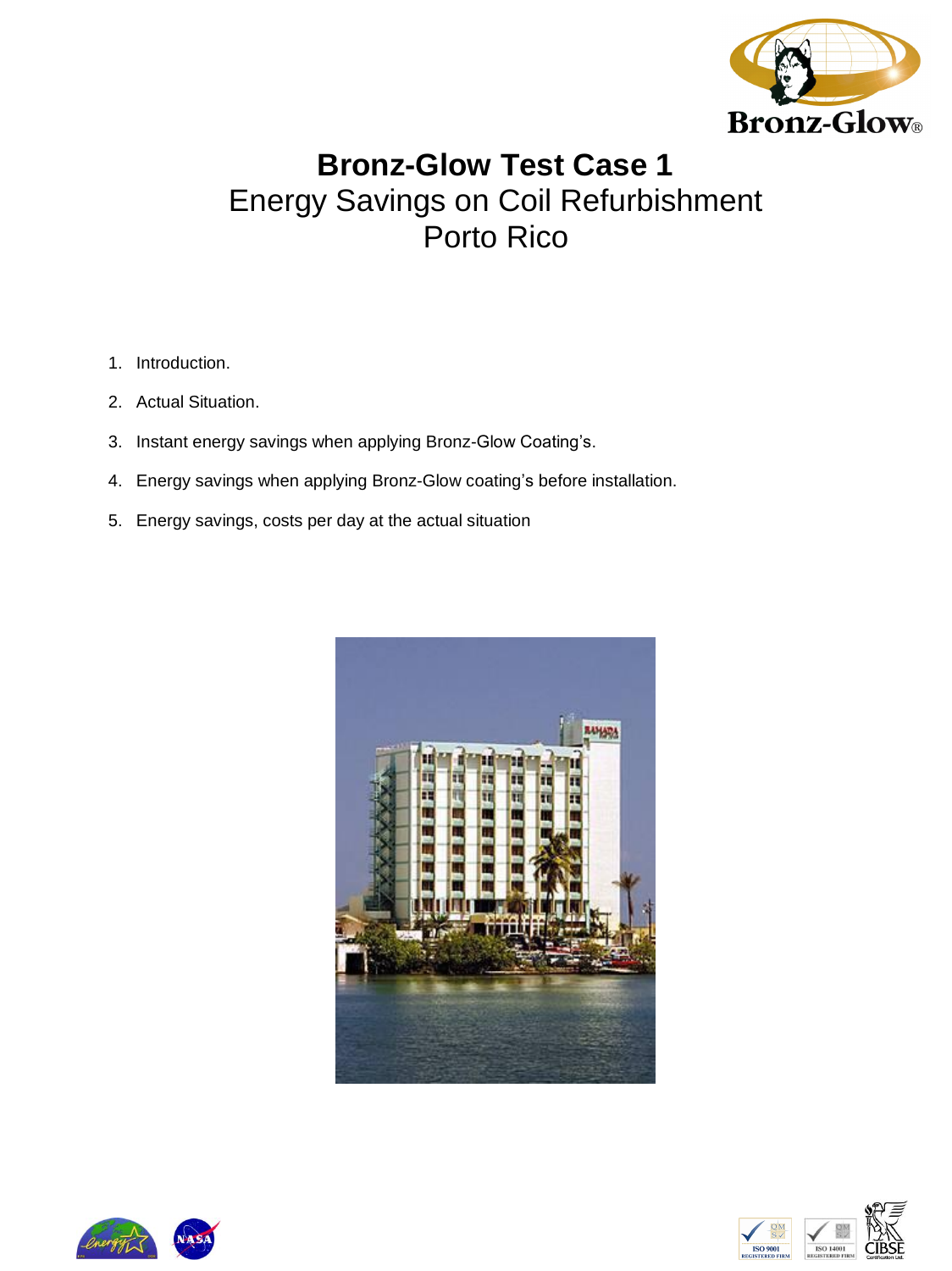

### 1. Introduction

This case reviews the impact of a coastal atmosphere and the deterioration rate and increase of energy consumption of a air-cooled condenser.

A simple current draw reading (amps) before the coating process and after the coating process concluded an instant energy consumption decrease of 23%. This study aims to present the enormous increase in energy efficiency when the condenser coils are protected and coated with Bronz-Glow Gold Coat.

There are two scenarios laid out in this study, the first being the immediate energy gains of a coil

refurbishment of which results are concluded from actual current draw readings.

The second scenario is a comparison of power consumption over time of coated and non-coated coils.

### Engineering Data

The air sided heat exchanger performance depends on the pressure drop (ΔP) of the airflow through a coil and heat conductivity or K-value( ΔK) or heat exchange capacity of the coil. These two parameters together determine the actual performance compared to the nominal performance of the coil.

Performance (%) = ( $\triangle$  Po / $\triangle$  Pt) x ( $\triangle$  Ko / $\triangle$  Kt)

The K- Value and pressure drop are influenced by:

- The rate of galvanic corrosion (the rate at which the bi metallic coupling is dissolved due to the presence of an electrolyte like salt and water).
- Insulation factor of dust and dirt adhesion.
- Direct general deterioration of the heat exchange surface.
- Blocking of the airway due to corrosion and fouling.

For each 1 degree Celsius rise in discharge temp there is an increase in power consumption of 1.75%.

For each 1 degree Celsius rise in discharge temp there is a decrease in cooling capacity of 1.1%.





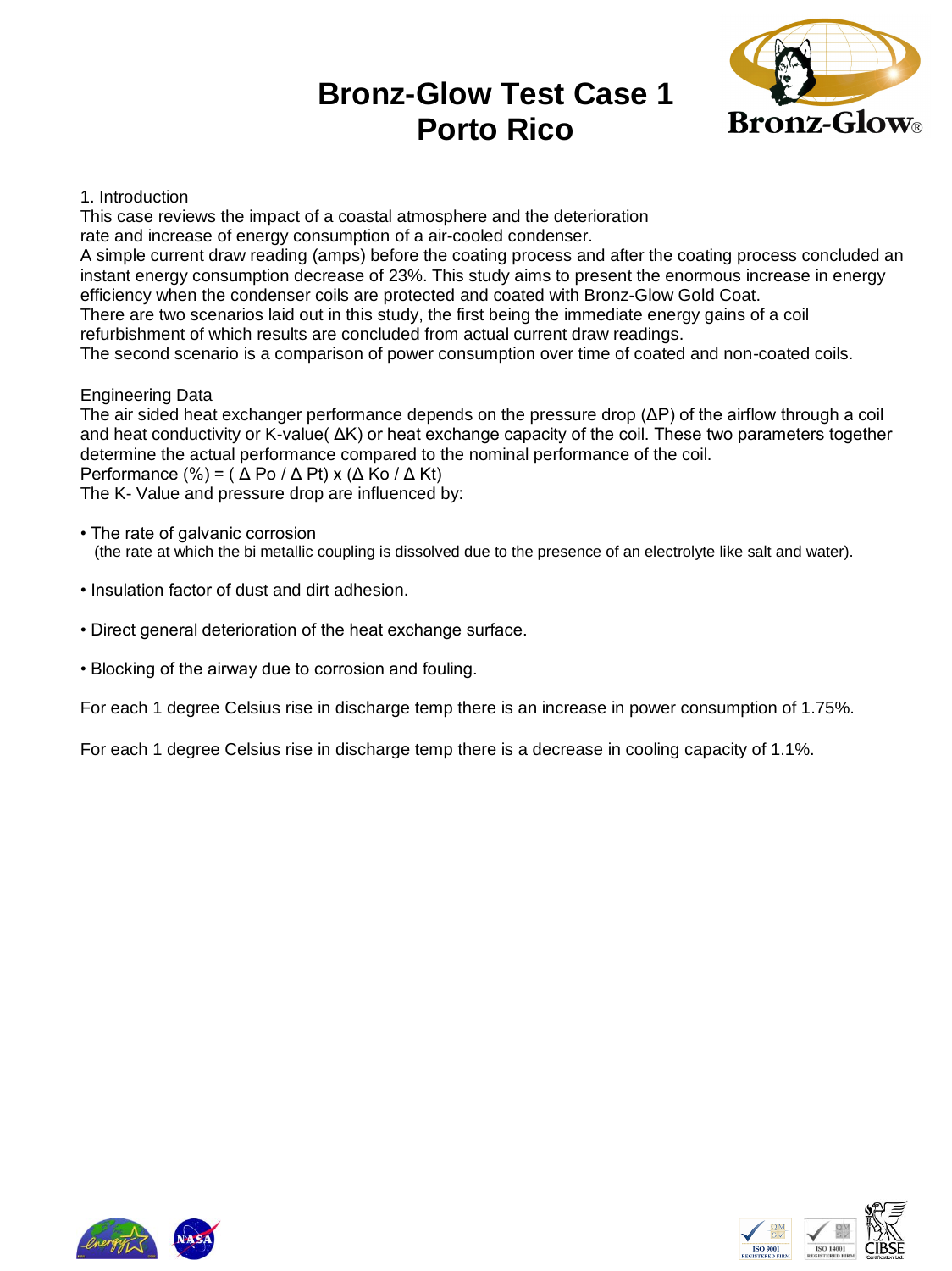

# **2. Actual Situation**

A standard condensing unit was chosen for the test case because this unit was only installed 18 months ago.

The condenser coils are 2 row 12 fpi coils.

The coating was applied on site, on the roof of the building. The condenser fan's were removed to allow access to the inside surfaces of the coil.

At no time were any electrical components disturbed or the refrigerant circuit compromised or affected in any way. The Unit was isolated for two periods of 30 minutes, one period for deep cleaning and one period for coating, once dry.



Before



After Deep Clean



After Treatment





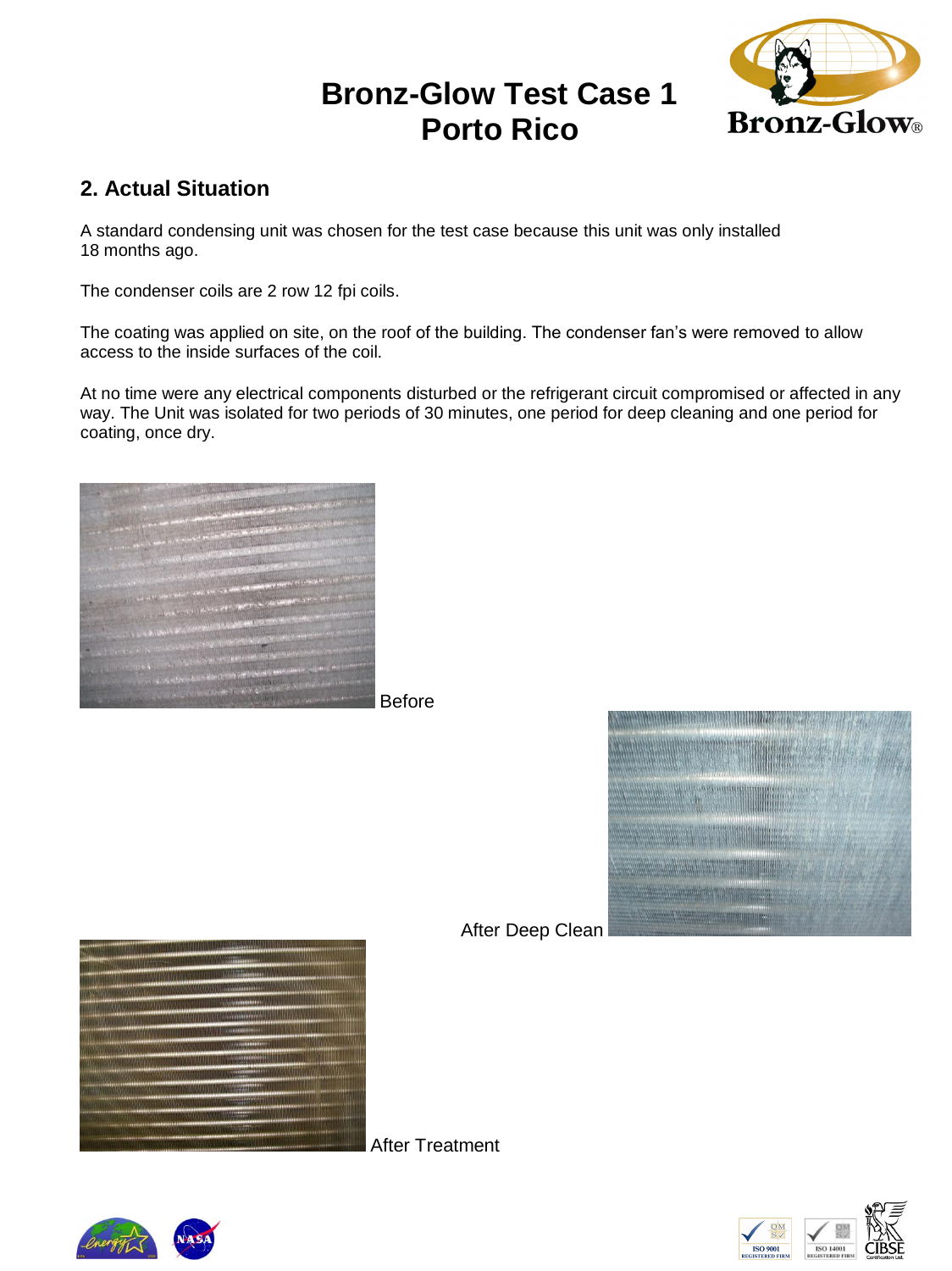

# **3. Instant Energy Savings**

| <b>Results</b>          | <b>Before Coating</b> | <b>After Coating</b> |
|-------------------------|-----------------------|----------------------|
| <b>Ambient Air Temp</b> | 87F                   | 88F                  |
| Room Temp               | 76F                   | 78F                  |
| <b>Liquid Pressure</b>  | 250psi                | 235psi               |
| <b>Suction Pressure</b> | 74psi                 | 70psi                |
| Discharge Temp          | 195.5F                | 172.5F               |
| Suction Line Temp       | 66F                   | 68F                  |
| Liquid line Temp        | 109F                  | 101F                 |
| Condenser Air out Temp  | 110F                  | 115F                 |
| Room supply air Temp    | 65.2F                 | 67.2F                |
| Comp Amp Reading        | 34.2A                 | 26.4A                |

Taking only the current draw readings from the table we can see the immediate increase in efficiency of the condenser has led to approx 23% savings in electrical consumption. This calculation will not take into account additional energy savings made from increased cooling capacity due to lower discharge temperatures caused by increased heat exchange from the condenser.

### **Before coating**

12 hours run time per day, 6 days per week,

51 weeks per year. = 3672 hours run time per year.

At efficiency of 1.68 Kw per ton =  $1.68$  Kw x 9.3 tons x 3672 hours =  $57371.33$  Kw per year at a rate of £0.11 per Kw = **£6310.85** per year cost of electricity.

## **After coating**

12 hours run time per day, 6 days per week, 51 weeks per year. = 3672 hours run time per year.

At efficiency of 1.29 Kw per ton = 1.29 Kw x 9.3 tons x 3672 hours = 44052.98 Kw per year at a rate of £0.11 per Kw = **£4845.72** per year cost of electricity.

## **Savings**

£6310.85 – £4845.72 = **£1,465.13**

## **Conclusion**

The payback time of a condenser refurbishment onsite is approx 8-12months months.

Not forgetting all coils refurbished carry a minimum 3 year warranty on Bronz-glow coatings. All cases are different due to size of units, amount of degradation that has occurred and how often the system is running, however Bronz-Glow can always guarantee positive results.



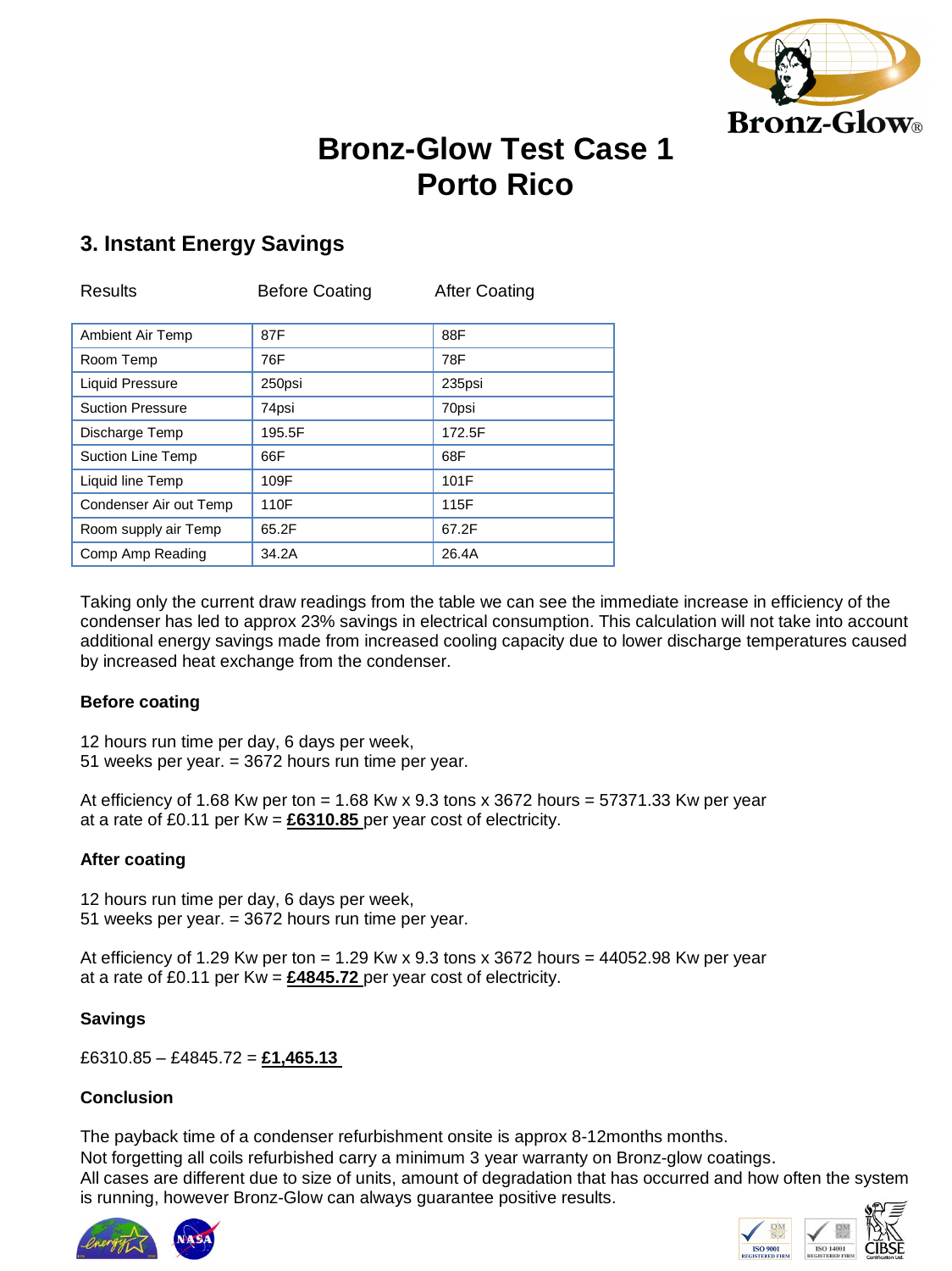

# **4. Energy Savings on treatment before installation.**

Follows a survey on a "would be" scenario if the air-cooled condenser would have been coated before installation and a mild corrosive environment would be taken into account.

This case study will demonstrate the energy saving that can be achieved over a period of five years on a standard air-cooled condenser, if Bronz-Glow coil coating had been applied at the beginning of operations.

Since the energy savings are at the forefront of governmental concerns, respectable companies and consumers, more attention to the energy consumption increase due to the inefficiency of heat exchanging coils is more than justified.

### **Assumptions**

- Costal environments are classed as a high corrosive area, where condenser coils have a very short "nominal performance" lifetime. Based on this, the following assumptions used in the calculation are not "worst case scenario"
- The condenser capacity will decrease by minimum 32% in five years.
- The coil replacement takes place each five years.
- Costs of coil replacement average: £1200 per coil, Installation and commissioning.
- Running hours are converted to an average of full load hours per year. If running hours are i.e. 10 hours full load and four hours 50%, we calculate 12 hours.
- Power cost are calculated by average energy cost, £0.11 per kwH.
- Power consumption based on 1.2kw per ton unit.(New)

### **Un-coated coil**

The un-coated coil technical depreciation time is Five years. The efficiency loss will be 8% a year, which is a non-realistic assumption in reality, for most coastal sites the rate of depreciation is at least three as fast. We realize this figure to be proportional, but the linearity reflects a scenario taking the time value of money into account.

### **Coated coil**

Bronz-Glow coated coils will not be affected in their performance by a margin in excess of 1% throughout its life cycle.

Factors : Systems at 1.2 Kw per ton.

Running time : 12 hours per day at 5 days per week = 3,120 hrs per year Capacity : 1.2 Kw per hour for 9.3 ton = 34,819 Kwh per year Energy costs : Each Kwh = £0.11 Yearly power usage : £3,831